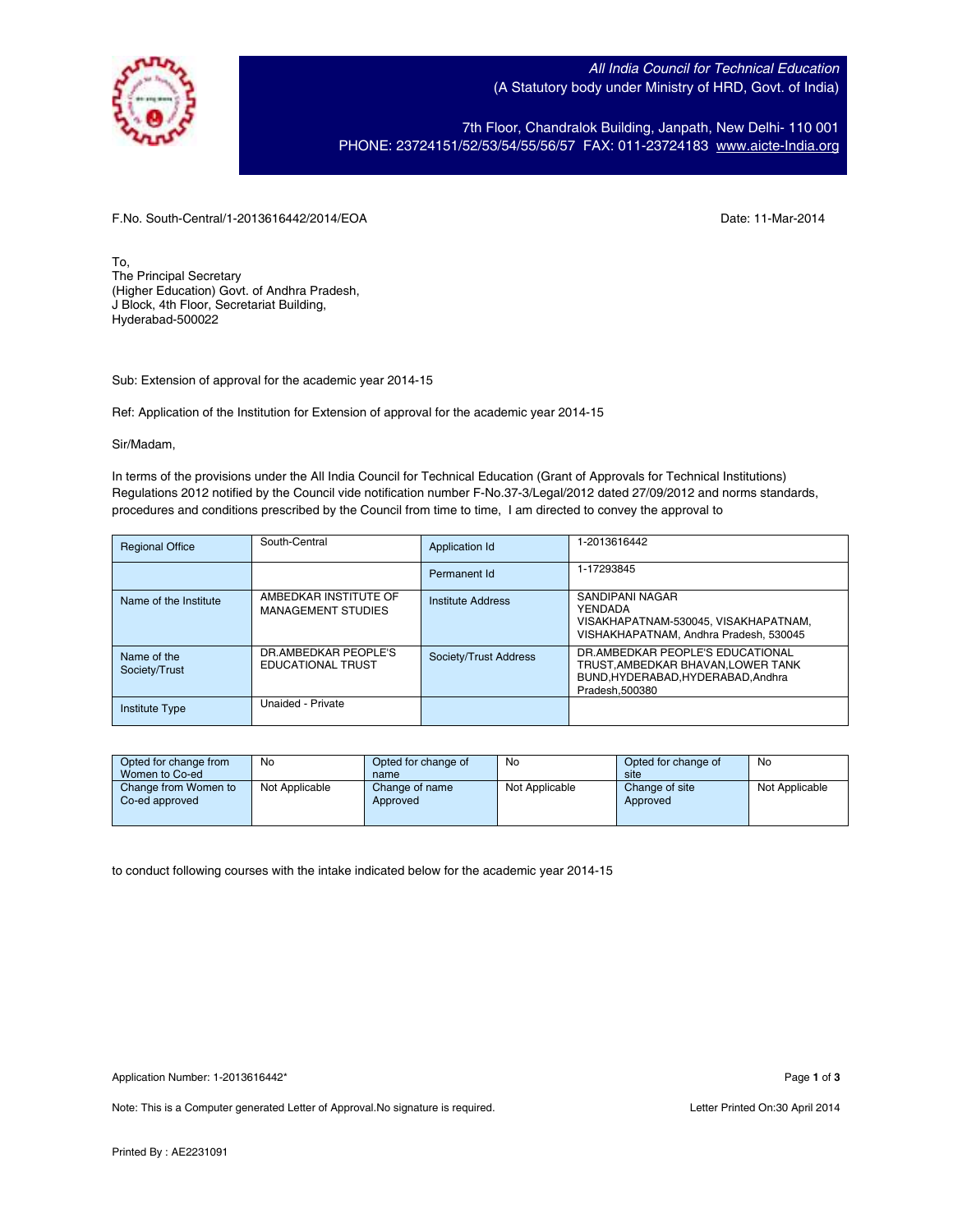## All India Council for Technical Education (A Statutory body under Ministry of HRD, Govt. of India)

7th Floor, Chandralok Building, Janpath, New Delhi- 110 001 PHONE: 23724151/52/53/54/55/56/57 FAX: 011-23724183 www.aicte-India.org

| Application Id: 1-2013616442 |              | Course<br>Time                                           |                                                         | <b>Affiliating Body</b>    | 4     | 흐<br>공                | status                    | status        | Collaboration<br>status |                       |
|------------------------------|--------------|----------------------------------------------------------|---------------------------------------------------------|----------------------------|-------|-----------------------|---------------------------|---------------|-------------------------|-----------------------|
| Program                      | Shift        | Level                                                    |                                                         | <b>Full/Part</b>           |       | $2013 - 14$<br>Intake | Approv<br>Intake<br>14-15 | Approval<br>ğ | Approval<br><b>DI</b> d | Foreign C<br>Approval |
| <b>MANAGEMEN</b>             | 1st<br>Shift | <b>POST</b><br><b>GRADUA</b><br>ТE<br><b>DIPLOM</b><br>A | <b>POST GRADUATE</b><br>DIPLOMA IN<br><b>MANAGEMENT</b> | <b>FULL</b><br><b>TIME</b> | None, | 120                   | 120                       | No            | No                      | N                     |

• Validity of the course details may be verified at www.aicte-india.org>departments>approvals

The above mentioned approval is subject to the condition that AMBEDKAR INSTITUTE OF MANAGEMENT STUDIES shall follow and adhere to the Regulations, guidelines and directions issued by AICTE from time to time and the undertaking / affidavit given by the institution along with the application submitted by the institution on portal.

In case of any differences in content in this Computer generated Extension of Approval Letter, the content/information as approved by the Executive Council / General Council as available on the record of AICTE shall be final and binding.

Strict compliance of Anti-Ragging Regulation:- Approval is subject to strict compliance of provisions made in AICTE Regulation notified vide F. No. 37-3/Legal/AICTE/2009 dated July 1, 2009 for Prevention and Prohibition of Ragging in Technical Institutions. In case Institution fails to take adequate steps to Prevent Ragging or fails to act in accordance with AICTE Regulation or fails to punish perpetrators or incidents of Ragging, it will be liable to take any action as defined under clause 9(4) of the said Regulation.

**(Dr. Kuncheria P. Isaac)**

Member Secretary, AICTE

Copy to:

- **1. The Regional Officer,** All India Council for Technical Education First Floor, old BICARD Building Jawaharlal Nehru Technological University Masab Tank, Hyderabad-500076
- **2. The Director Of Technical Education,** Andhra Pradesh
- **3. The Principal / Director,** AMBEDKAR INSTITUTE OF MANAGEMENT STUDIES

Note: This is a Computer generated Letter of Approval.No signature is required. Letter According the state of Approval.No signature is required.